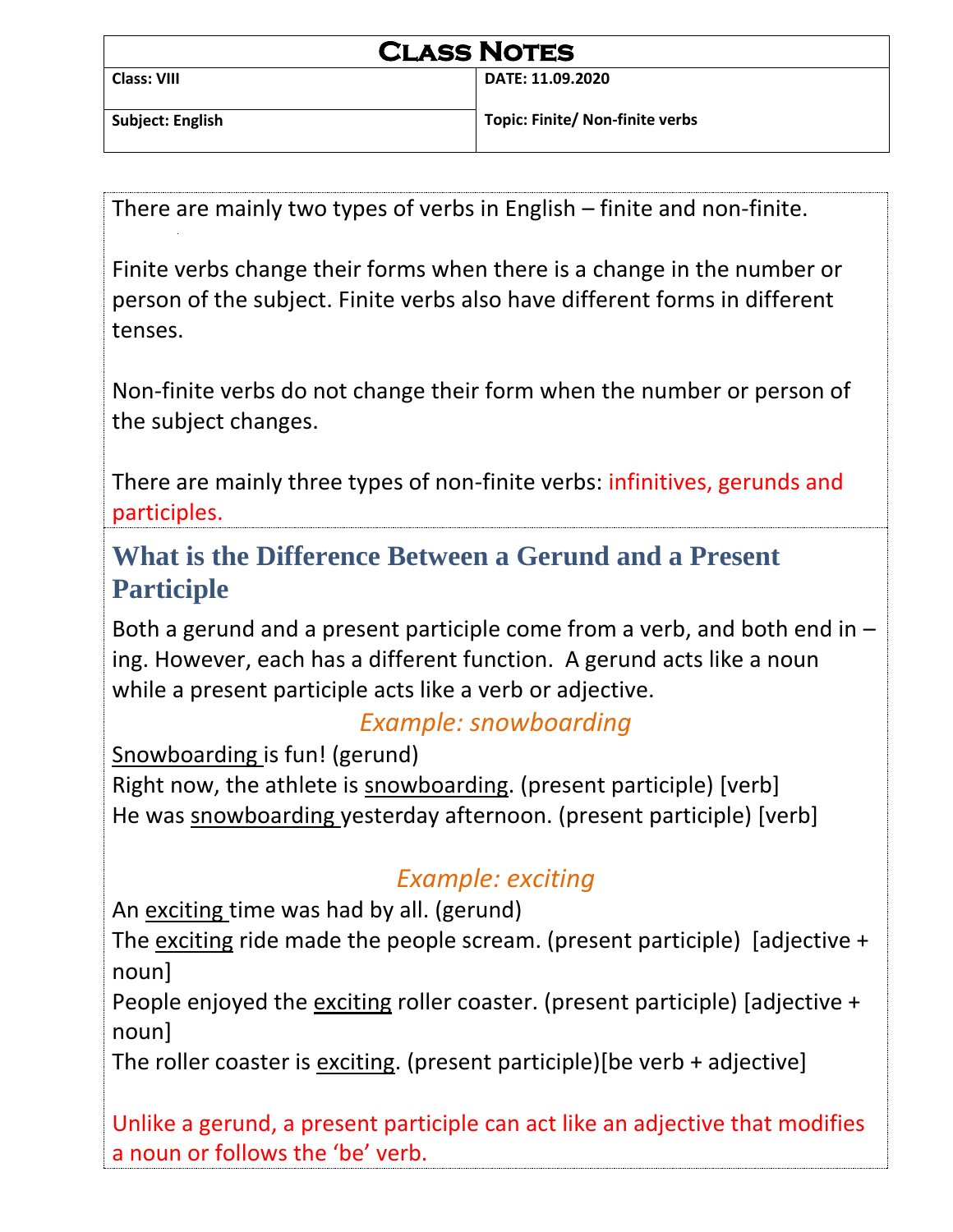Now YOU try: Look at the sentences below. Decide whether the underlined –ing word is acting like a noun, part of a verb, or an adjective. (Answers below)

- 1. What an amazing movie! I want to watch it again!
- 2. Speaking English well takes a long time.
- 3. He cares about getting a good job.
- 4. Shh! I am trying to sleep.
- 5. My friends and I were sitting in a café and talking.
- 6. The directions were very confusing.
- 7. They have been studying for a long time and want to take a break.
- 8. She loves traveling.

Answers: 1) adjective, 2) gerund, 3) gerund, 4) verb, 5) verb & verb, 6) adjective, 7) verb, 8) gerund

**How do you know if it's a participle or the gerund?**

The easiest way to tell the difference between the gerund and the present participle is to look for the helping verb "be". If you find a form of "be" followed by the -ing form, that's the present participle.

For example: They've have been working for four hours. If the -ing form begins the sentence, or follows a verb or preposition, that's the gerund. For example: Playing soccer is a lot of fun!

ONLY FOR READING AND UNDERSTANDING REFERENCE

EXERCISE A- In the following sentences, state whether the verb given in the inverted commas is finite or non-finite.

1. My little brother 'wants' to be an actor.

2. She worked hard 'to pass' the test.

3. I 'couldn't solve' the problem.

4. 'To err' is human.